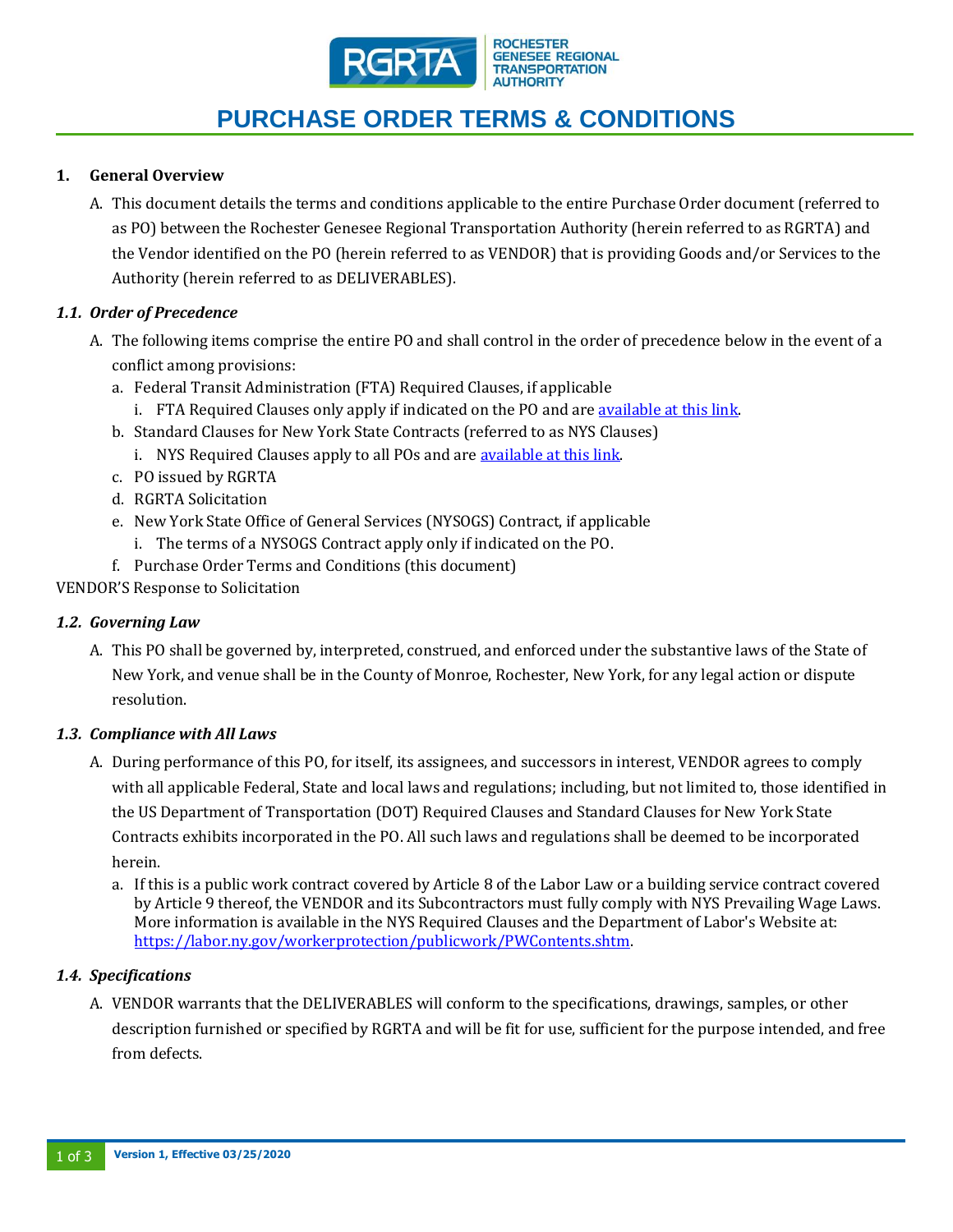

# **PURCHASE ORDER TERMS & CONDITIONS**

## *1.5. Independent Contractor*

A. VENDOR is considered an independent contractor and nothing in this PO shall be construed to constitute VENDOR, or any of its employees, officers, directors, agents, or representatives, as an employee or agent of RGRTA, nor shall VENDOR have any authority to bind RGRTA in any respect. VENDOR is not entitled to any of the employment benefits provided by OWNER to its employees and VENDOR shall have the sole responsibility for payment of its employees' wages, benefits, other compensation and federal, state, and local employer obligations.

### *1.6. Contract Deemed Executory*

A. The PO shall be deemed executory only to the extent of the funding available and RGRTA shall not incur any liability beyond the funds annually budgeted. RGRTA may make reductions in the PO for losses/reductions in its sources of revenue. If this occurs, VENDOR's obligations regarding the DELIVERABLES provided under the PO may be reduced correspondingly.

#### **2. Insurance**

### *2.1. Workers' Compensation and Disability Insurance*

A. VENDOR shall carry Workers' Compensation statutory coverage in compliance with the Workers' Compensation Law of the State of New York. VENDOR shall carry Workers' Compensation insurance to cover obligations imposed by federal and state statutes having jurisdiction of VENDOR's employees engaged in the performance of the work or services.

#### *2.2. Other Insurance*

A. VENDOR agrees, while performing services specified in this PO, to carry sufficient insurance (liability and/or other) as applicable according to the nature of the service to be performed so as to "save harmless" RGRTA from any insurable cause whatsoever. If requested, certificates of such insurance shall be filed with RGRTA prior to the performance of services.

#### **3. Shipping/Delivery Instructions**

#### *3.1. FOB Destination*

A. Unless otherwise specified on the PO or agreed to in writing, all DELIVERABLES are to be shipped Prepaid, F.O.B. Destination.

#### *3.2. Date of Delivery*

- A. Time is of the Essence
- B. In the event the VENDOR has any exception to the delivery by date specified in this PO, the VENDOR shall give prior notification and obtain written approval from the RGRTA.
- C. If VENDOR does not meet the deliver-by date nor receives relief from the deliver-by date, RGRTA reserves the right to cancel the order.
	- a. The acceptance by RGRTA of late performance with or without objection or reservation shall not waive the right to claim damage for such breach nor constitute a waiver of the requirements for the timely performance of any obligation remaining to be performed by the VENDOR.